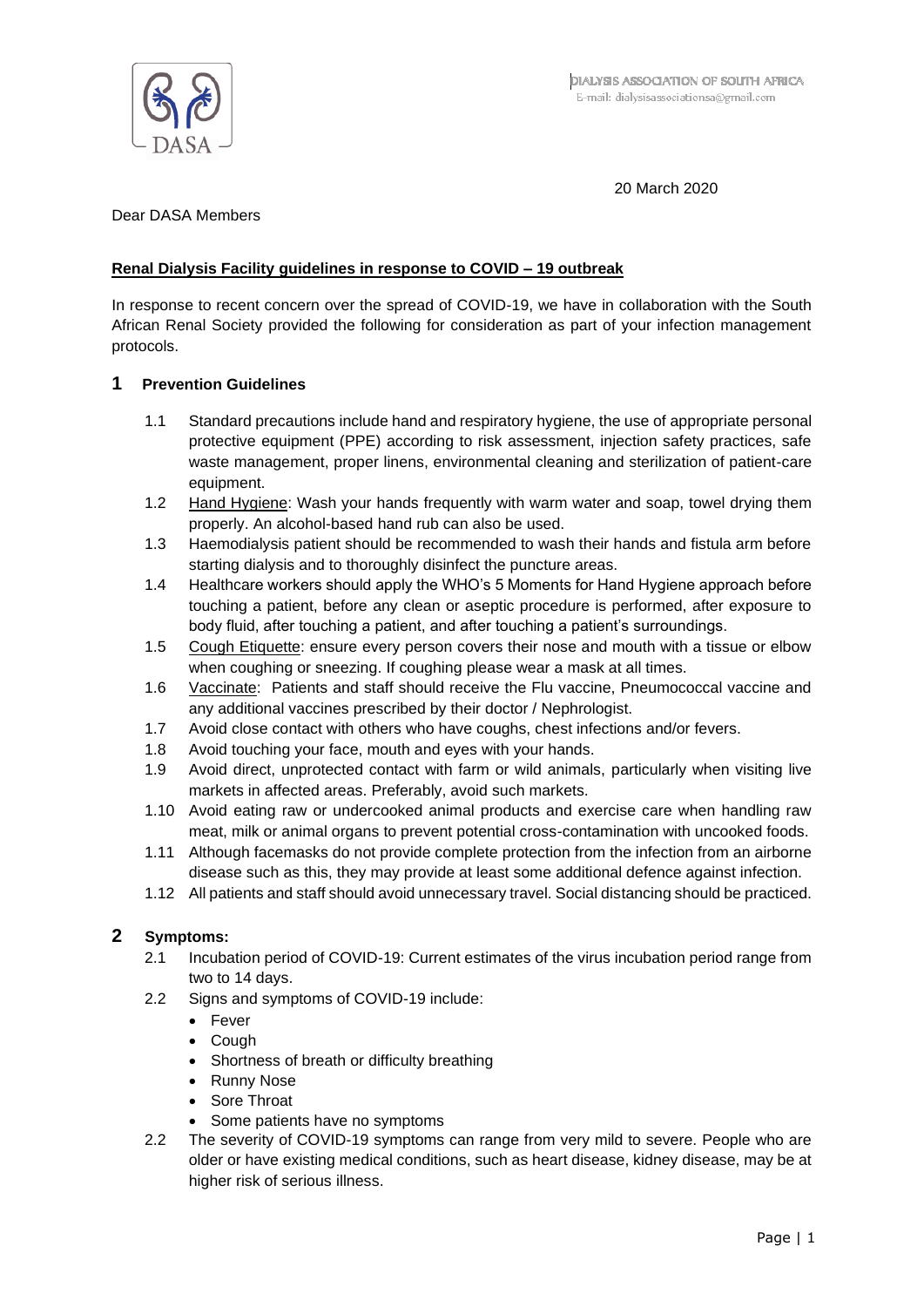

## **3 Risk factors for COVID-19 include:**

- 3.1 Recent travel from or residence in an area with ongoing spread of COVID-19 as determined by CDC or WHO.
- 3.2 Close contact with someone who has COVID-19 such as when a family member or health care worker takes care of an infected person.
- 3.3 Eating raw or undercooked meat or animal organs.
- 3.4 Contact with live animals and surfaces they may have touched if you are visiting live markets in areas that have recently had new coronavirus cases.

# **4 Patient education and staff/doctor awareness**

- 4.1 Communication and awareness is key to our staff, Doctors and patients working together to manage COVID -19 pandemic together!
- 4.2 All staff, Doctors and patients need to be educated and be made aware of the prevalence of COVID -19 and understand the measures taken to manage the virus.
- 4.3 Use of Personal Protective Equipment (PPE) policies must be reviewed and all staff sign acknowledgment of understanding.

## **5 Surveillance**

- 5.1 Everyone including all staff, Doctors, contractors and patients are to complete the Travel Risk assessment irrespective of whether they have travelled or not.
	- Have you travelled in the last 21 days?
	- Do you have any flu like symptoms such as cough, fever, shortness of breath?
	- All staff and patients should be screened daily for fever.

### **6 Screening and early detection in chronic renal patients?**

- 6.1 All patients with a history of international travel; or flu like symptoms or a history of being in contact with a person who has tested positive for COVID-19 should inform staff.and contact the Doctor if the patient has a travel history or thinks they may have had contact with a case of COVID 19
- 6.2 Staff and Doctors must comply with standard guidelines for the use of personal protective gear (PPE).
- 6.3 All patients presenting to units with respiratory symptoms should be provided a mask to be kept on at all times
- 6.4 Prior commencement of any dialysis session, the dialysis registered nurse/ technologist must observe for signs of:
	- Fever
	- Coughing
	- Shortness of breath
	- Sore throat

Do not connect patient to a dialysis machine in the chronic dialysis facility if the above symptoms are noted, staff must inform their facility Doctor.

- 6.5 All facilities need to note patients making use of public transport. Patients making use of public transport need to be observed closer for changes in clinical condition. Patient should be advised to wear a mask when using public transport.
- 6.6 Patients making use of public transport need to understand modes of transmission. Frequent exposure to large groups of people in close contact increase the risk of contracting COVID – 19.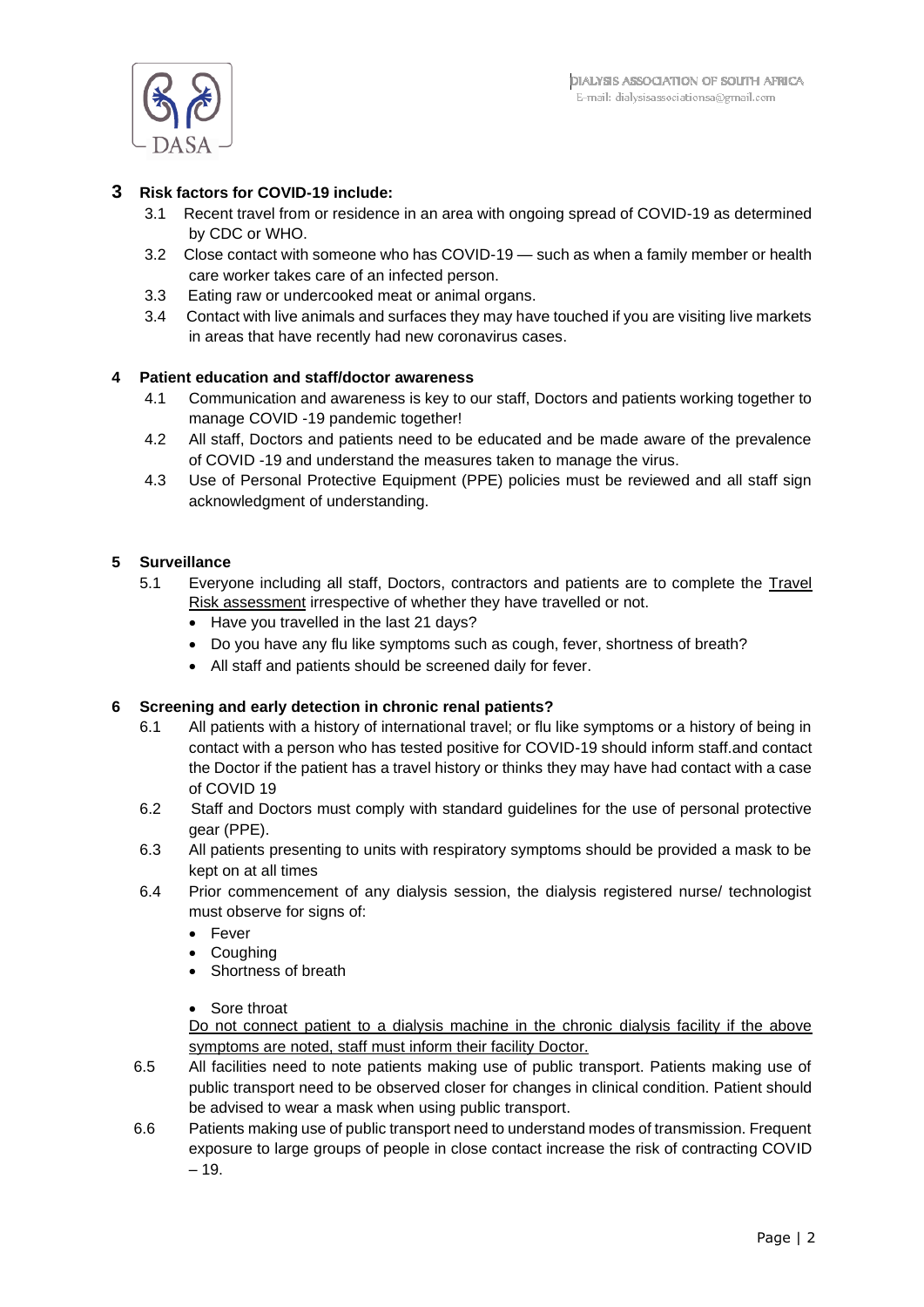

6.7 Avoid congestion in waiting areas -this may be necessitated patients waiting in cars or outside areas where possible to maintain social distancing. Patients should be educated to call ahead if they are sick to avoid sick patients waiting with others.

## **7 Triaging of Patients as per the Travel Risk Assessments**

- 7.1 Low Risk patients who do not have any symptoms and have not history of exposure
- 7.2 High risk**-** These are asymptomatic patients who have had a 1st degree exposure to a person tested positive for COVID-19, or has been in contact with a COVID-19 positive patient.

### **8 Treating patients suspected of COVID-19 infection**

- 8.1 Must be reported to facility doctor, the dialysis unit manager and clinical team.
- 8.2 When scheduling appointments, instruct patients and persons who accompany them to call the unit staff prior to arrival if they have symptoms of COVID – 19.
	- Patient must be referred immediately to a nephrologist, doctor, emergency unit.
- 8.3 Post consultation with the treating doctor, a decision must be made whether the patient can continue to receive dialysis as an out-patient. Dialyze the patient at the end of the loop and ensure there is at least a 1 / 2-metre distance between patients. This is to ensure there is reduced risk for transmission to other patients. Patient to continue with preventive actions of course e.g. wear a facemask and contain cough.
- 8.4 All suspected patients are required to wear at a minimum a medical mask to prevent infecting other patients.
- 8.5 Any asymptomatic patients should not share the same space with symptomatic patients.
- 8.6 Maintain a patient register and share with appropriate health department or funder depending on protocols.
- 8.7 Renal Dialysis infection prevention principles must apply. The renal unit must be terminally cleaned after the last session.

### **9 Confirmed COVID 19 patient**

- 9.1 The patient must be isolated and the healthcare worker must wear:
	- Disposable waterproof coat
	- Glasses / visor
	- FFP3 mask
	- Overshoes
	- Double gloves
- 9.2 Must be reported to facility doctor, the dialysis unit manager and clinical team, this is a notifiable disease.
- 9.3 Staff administering treatment to COVID-19 patients should not be rotated between asymptomatic patients. This will reduce the risk of cross contamination.
- 9.4 Staff need to monitor themselves for signs of flu. Keep a close reporting of personal and patient status together with the chronic dialysis unit manager.
- 9.5 Do not connect patient to a dialysis machine in the chronic dialysis facility if the above symptoms are noted, staff must inform their facility Doctor.

### **10 Peritoneal Dialysis Patient**

- 10.1 Peritoneal dialysis patients are to self-quarantine.
- 10.2 Ensure adequate patient education is conveyed to administer appropriate off-site treatment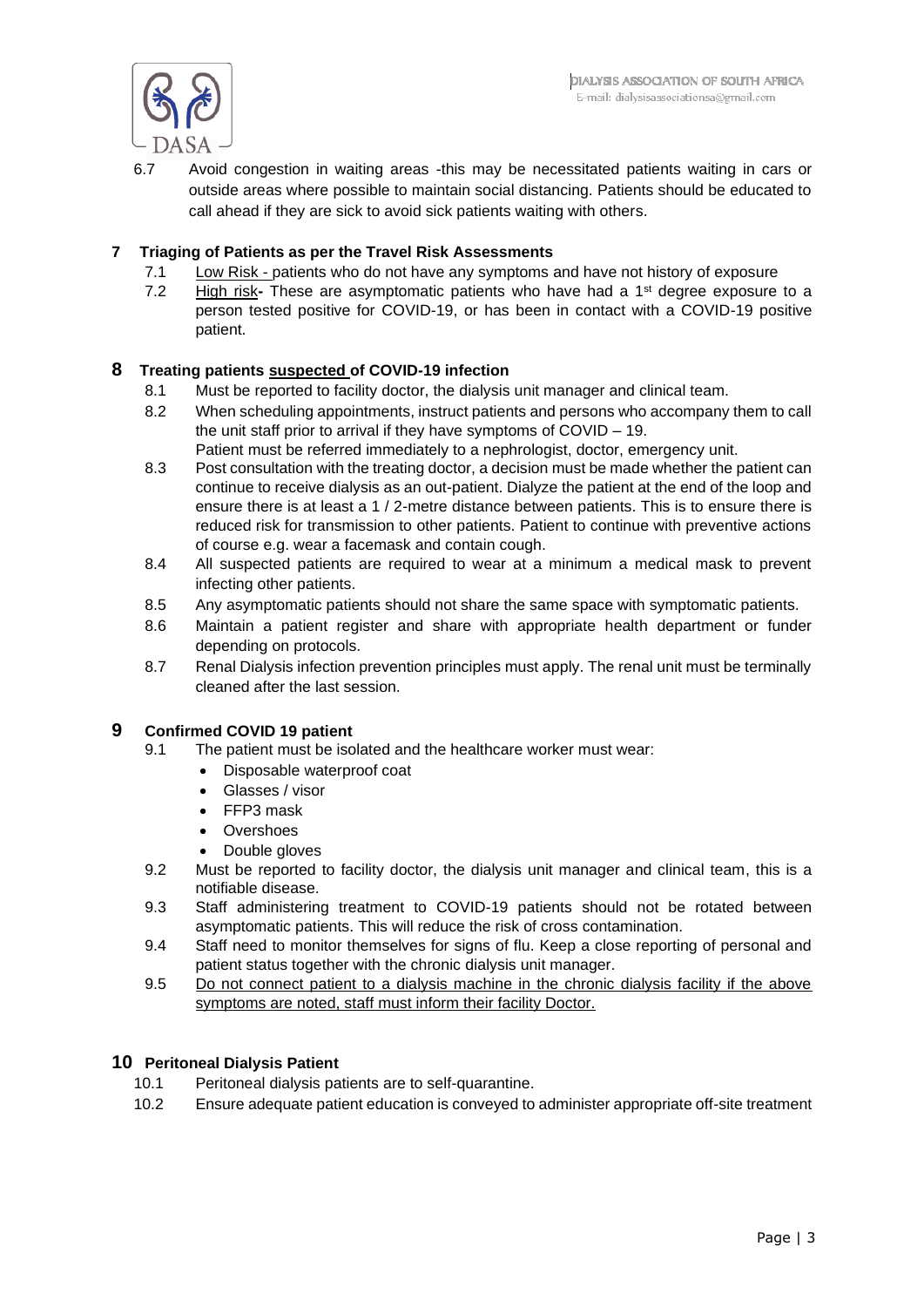

## **11 Visitor control into dialysis treatment area:**

- 11.1 Strictly no visitors may be allowed into the dialysis treatment area.
- 11.2 Visitors reporting to drop-off or collect patients need to wait outside the treatment area. Patients in need of assistance must be assisted to the waiting area by dialysis staff.
- 11.3 Administrative and service staff need to be controlled and managed accordingly. This includes laboratory staff, catering staff, cleaners (any persons not directly providing clinical care/ dialysis treatment to the patient). Staff not directly responsible for the clinical care of the patient need to keep out of direct contact with patients, this may mean changing the way meals are served or stopping meals on dialysis.
- 11.4 Limit waiting in the current patient waiting areas or maintain a 1-meter distance between patients with no physical contact.

### **12 Cleaning of dialysis machines and chairs**

- 12.1 All machine external surfaces and dialysis chairs must be disinfected with appropriate cleaning agents.
- 12.2 Individual cleaning cloths need to be used for cleaning of each machine and dialysis chair and discarded post cleaning.
- 12.3 Fresh water needs to be used for cleaning of each dialysis machine and chair. Water must be flushed down the sluice when cleaning is completed.
- 12.4 By no means should cleaning cloths and water be shared between dialysis machines and chairs.

#### **13 Linen management**

- 13.1 All onsite and offsite facilities that process or launder linens for healthcare must have documented operating policies consistent with regulations
- 13.2 Handle all used linen with care to avoid dispersal of microorganisms into the environment and to avoid contact with staff clothing.
- 13.3 Manage all linen used for a person suspected or confirmed to have COVID-19 infection as for heavily soiled linen.
- 13.4 Wear a long-sleeved fluid-resistant gown and disposable gloves during handling of soiled linen to prevent skin and mucous membrane exposure to blood and body substances.
- 13.5 Remove the long-sleeved gown and disposable gloves and perform hand hygiene following the handling of used linen.

### **14 Regarding acute dialysis**

- 14.1 All admitted medical patients should be dialysed in their units and not be moved to chronic dialysis facilities for dialysis.
- 14.2 Compulsory implementation of infection prevention strategies.
- 14.3 Equipment for dialysis must be terminally cleaned after use and then further disinfected utilising robots or fogging machines.
- 14.4 Dialysis equipment cleaning protocols to be maintained pre and post administration of dialysis treatments.